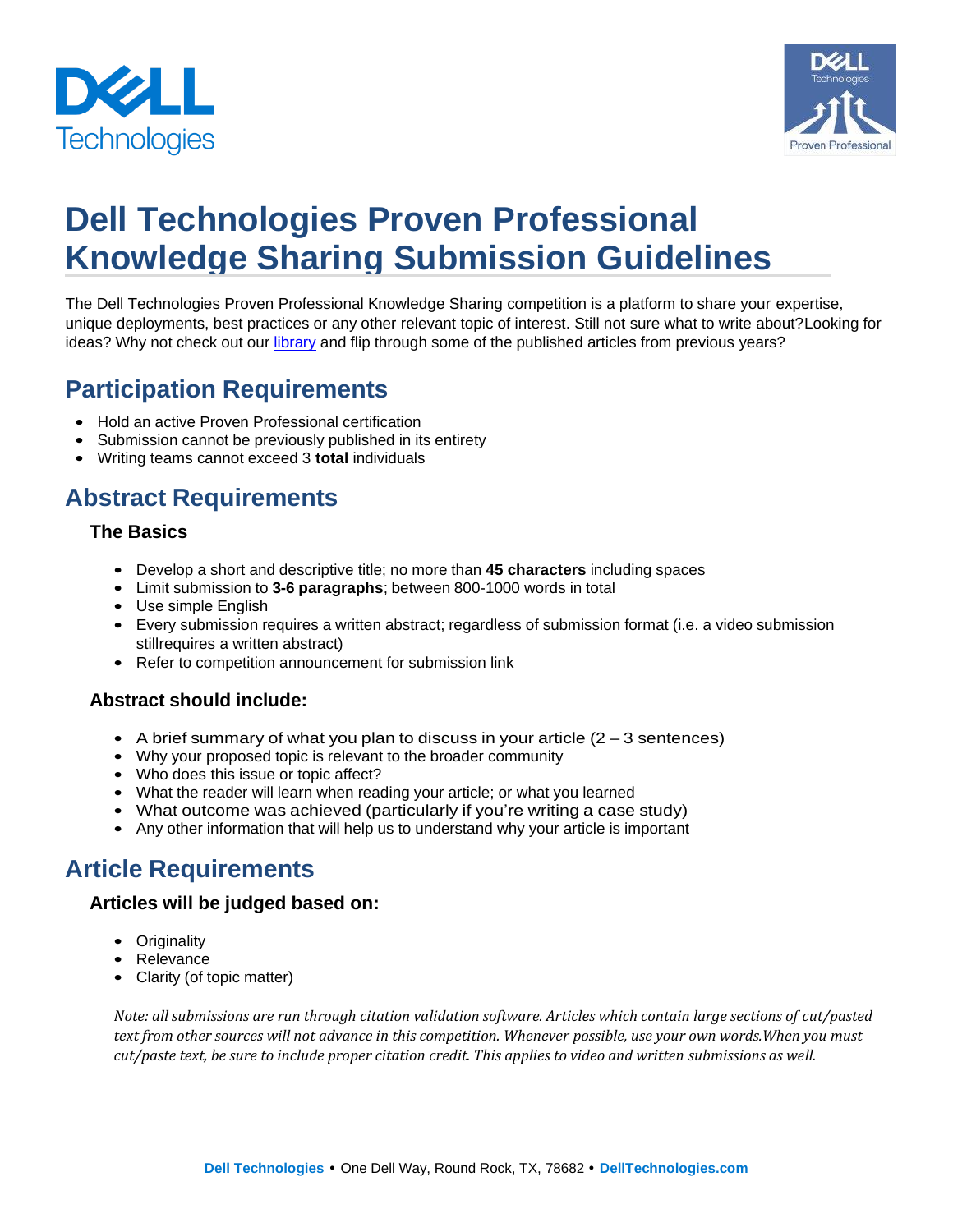



## **Length – Written Submissions**

- An article should not exceed a maximum of **45 pages**
- The goal is to be clear and concise, making your article easy to read and understand
- 45-page limit includes cover, index and bibliography
- *No* exceptions to page limit

#### **Length – Video Submissions**

- Generally, 6-8 minutes; cannot exceed 8 minutes
- We do our best to ensure anonymity in the judging process; if you appear on camera, consider utilizing blurring techniques as described [here](https://www.youtube.com/watch?v=n_X8jWng9aM)

#### **Title Page**

- Article title must be limited to 45 characters
- Author name(s) should *not* be included; there can be nothing to identify the author and or company namewithin the submission or filename

*NOTE: Use of company names can sometimes be sensitive. Please check with your company to ensure that youhave authorization to use their name in your submission.*

## **Formatting**

- Write your article in simple English
- Article can be submitted in Portrait or Landscape layout but should **not** include both layouts
- Spell out an acronym the first time you use it; then just use the acronym (for example, "Using theGraphical User Interface (GUI) allows us to..)
- Article must have page numbers in lower right corner
- Do not use headers
- Footnotes should only be used for page numbers & citing references to other works
- Be sure to spell check your article before submitting

Note: colorful, ornate cover pages or footers do not comply with the design template and will not be used

#### **Graphics**

- $\bullet$  A single graphic should be limited to one page. One graphic should not flow onto  $2^{nd}$  page
- Graphics should be in high-res format whenever possible
- Graphics should include proper citation whenever applicable
- Anchor all images and graphics, using Word function to do so
- Word graphics Drawing Tools > Position > More layout options

In dialog box select Position tab > select the Lock anchor box >select and click OK

• Word images – Picture Tools > Position > More layout options

In dialog box select Position tab > select the Lock anchor box >select and click OK